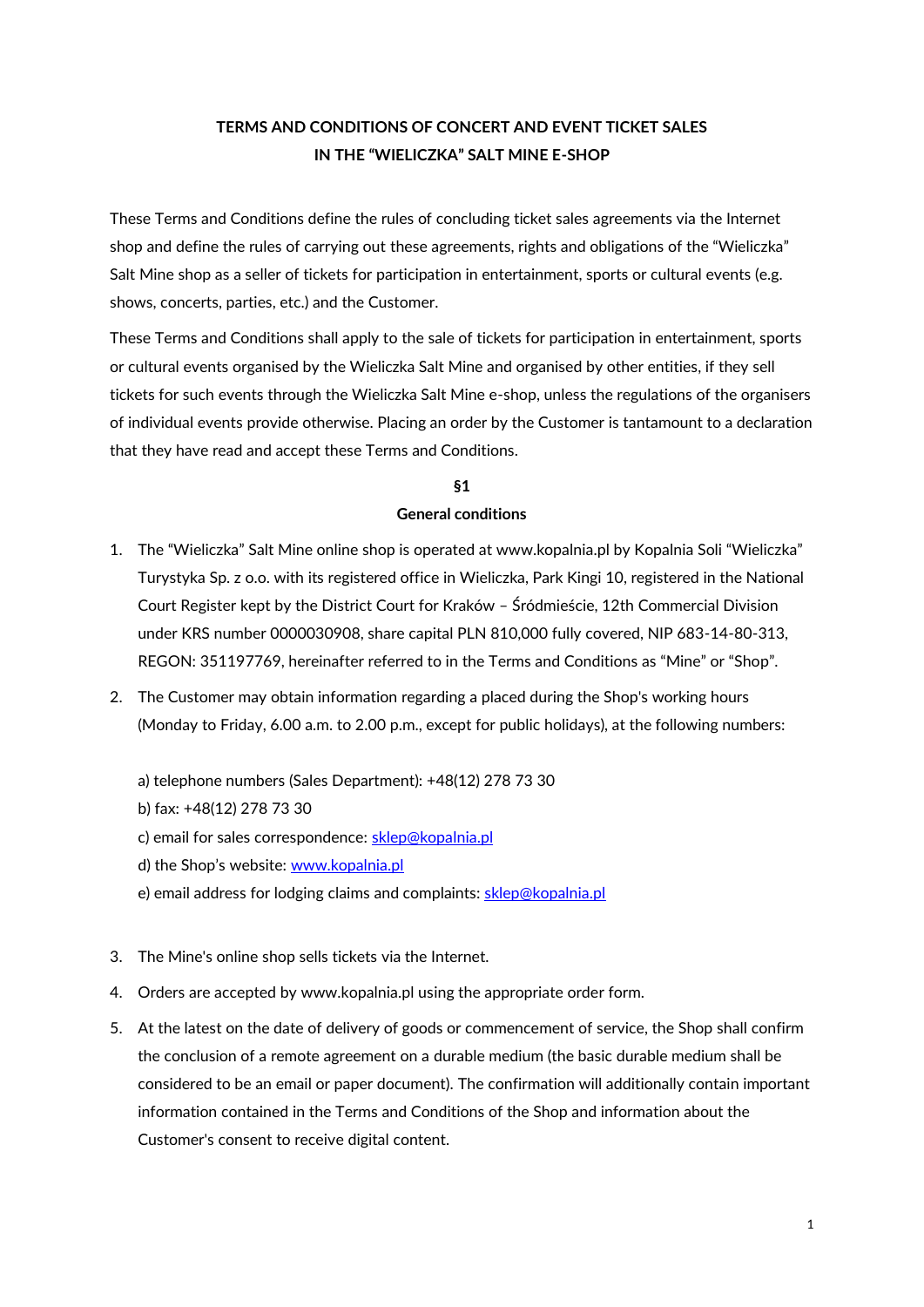- 6. The standard order processing time is 48 hours (not counting Saturdays and Sundays), but in special cases, it may be extended. This is an approximate time counted from the moment of receiving the payment confirmation to the moment of shipping package with the ticket.
- 7. Your order will be processed subject to availability of tickets. In case the order cannot be fulfilled in full or in part, the Customer is informed about the status of the order and decides on the manner of its realisation (partial shipping, extension of waiting time, cancellation of the entire order).
- 8. A limited number of tickets is allocated for sale and orders are processed according to the order of receipt of confirmed orders for these tickets, until they are all sold.
- 9. The Customer pays for the ordered tickets by bank transfer to the Shop's account.
- 10. A VAT invoice is issued for each order. A VAT invoice is issued when all the goods tickets by the Customer are assembled and ready for shipping. The Customer receives an original invoice signed by the Shop. Please note that if a Customer who is a natural person places an order or makes a purchase using data (e.g. name/company) relating to the business activities of that buyer, it will be presumed that the purchase is made in connection with such activities and that the invoice will be issued to that buyer as a business owner.
- 11. The Customer may make changes to the order until the receipt of confirmation of the conclusion of the agreement from the Shop. The customer can cancel a placed order by sending an email to: [sklep@kopalnia.pl.](mailto:sklep@kopalnia.pl?preview) The Customer may not withdraw from the agreement from the moment of receiving confirmation of the conclusion of the agreement from the Shop.
- 12. All prices are in Polish złoty (PLN) and include VAT. The given ticket price is binding at the moment the Customer places the order. The Shop reserves the right to change the prices of tickets offered, to conduct and cancel promotional campaigns on the Shop's websites or to introduce changes to them.
- 13. The procedure of sending transaction receivables and verifying the Shop is carried out by [www.payu.pl](http://www.payu.pl/)
- 14. Delivery of the tickets shall take place in the manner specified in the order.
- 15. Exact costs of the ordered tickets and the processed shipment are provided to the Customer in a clear and visible way on the order form, immediately before the Customer places the order.
- 16. The Customer is obliged to confirm before the order is confirmed on the website that the purchase is subject to the obligation to pay the costs of the confirmed order. This confirmation is made by the Customer selecting the button "ORDER WITH OBLIGATION TO PAY."
- 17. The ticket is valid for the bearer (the Customer presents the ticket directly to the attendant before entering the event) and is verified on the basis of a unique ticket code. The ticket can be used only once, and any copying of it excludes admission to the event area. Information on the distribution of tickets for each event is published in detail for each event.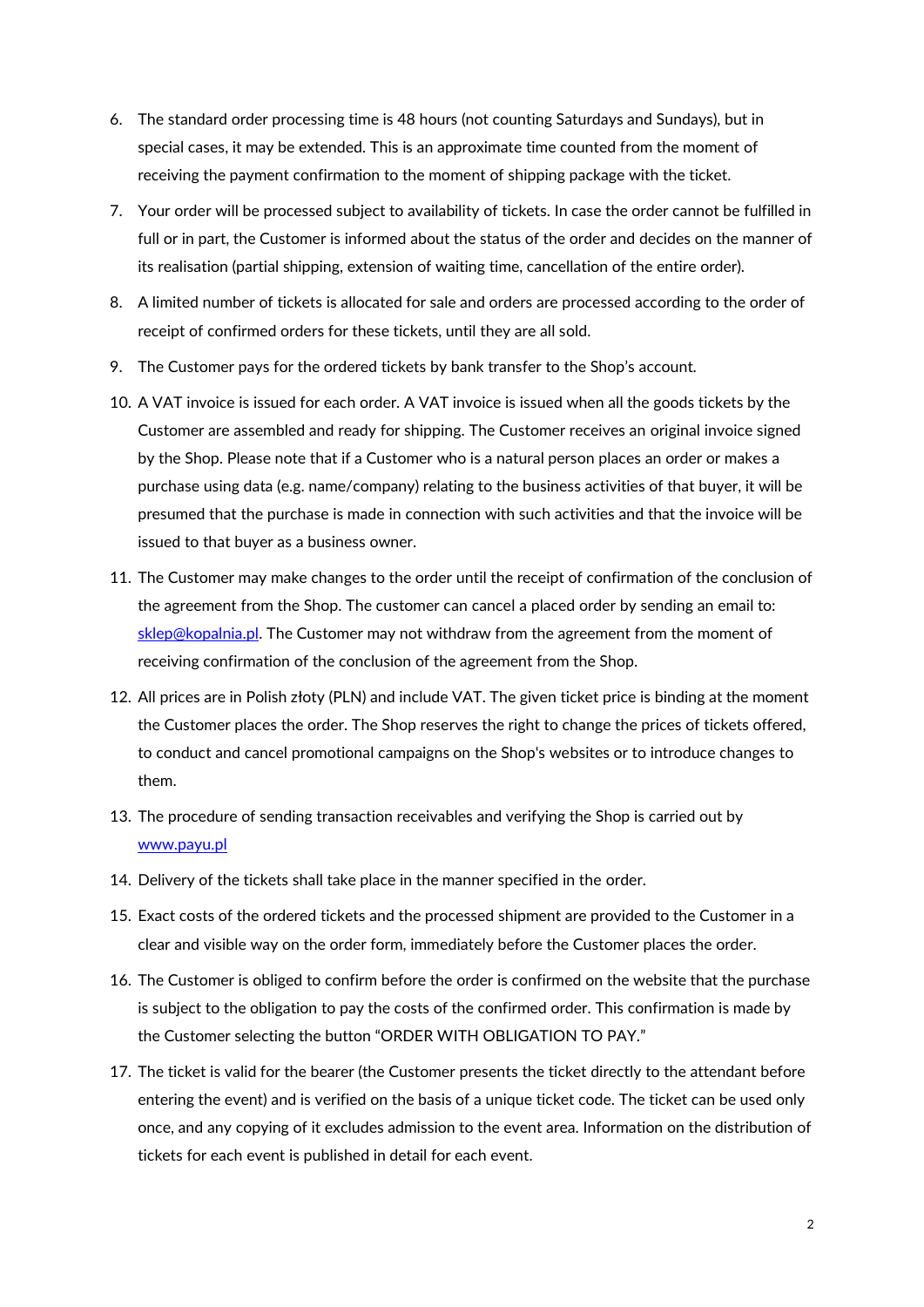- 18. An illegible, destroyed or damaged ticket may be considered invalid. The Mine does not issue duplicate tickets under any circumstances.
- 19. The Mine reserves the right to terminate the sale of tickets at any time without giving reasons.

## **§ 2**

## **Ticket shipping conditions**

- 1. The total cost of the order includes the value of the ordered tickets and the fee for the delivery of the ordered tickets to the Customer. The cost of the order shall be borne by the Customer. Information on the total costs of the order and the deadline for payment is provided to the Customer before the order is placed.
- 2. All payments in the "Wieliczka" Salt Mine online shop are supported by www.payu.pl.
- 3. Tickets purchased by the Customer shall be delivered by courier company UPS Polska sp. z o.o. with its registered office in Warsaw, phone: +48 22 534 00 00, fax: +48 22 534 08 01 or Inpost with its registered office in Krakow, phone: +48 722444000 (service available only in Poland) to the address indicated by the Customer. Information on the distribution of tickets for each event is published in detail for each event.
- 4. Customers can track their orders on the courier's website.
- 5. The shop reserves the right to suspend the processing of the order and its verification in case of justified doubts as to the reliability of the completed order form or placed order.

## **§ 3**

## **Agreement conclusion, payment, ticket return and right of withdrawal from the agreement**

- 1. If the Mine is not the organiser of a given event, it shall each time provide on the website, in the details of a given event, precise information concerning the data of the entity being the organiser of a given event, and shall publish its Terms and Conditions for ticket sales.
- 2. The distance sales agreement between the Shop and the Customer is concluded when the Shop receives an order placed by the Customer. The subject of the agreement is the sale of ticket listed in the order.
- 3. The customer is obliged to make payment within 2 working days from the date of conclusion of the sales agreement in accordance with item 2 of this paragraph, but not later than five working days prior to the event. After this period, the order will be cancelled by the Shop and the tickets will be returned to the sales pool.
- 4. In the event of cancellation of the event, change of date and venue, the Customer is entitled to a refund of the amount of the purchased ticket for the event, including the amount of shipping the ticket to the Customer.
- 5. If the date of the event is changed, tickets will be valid for the new date.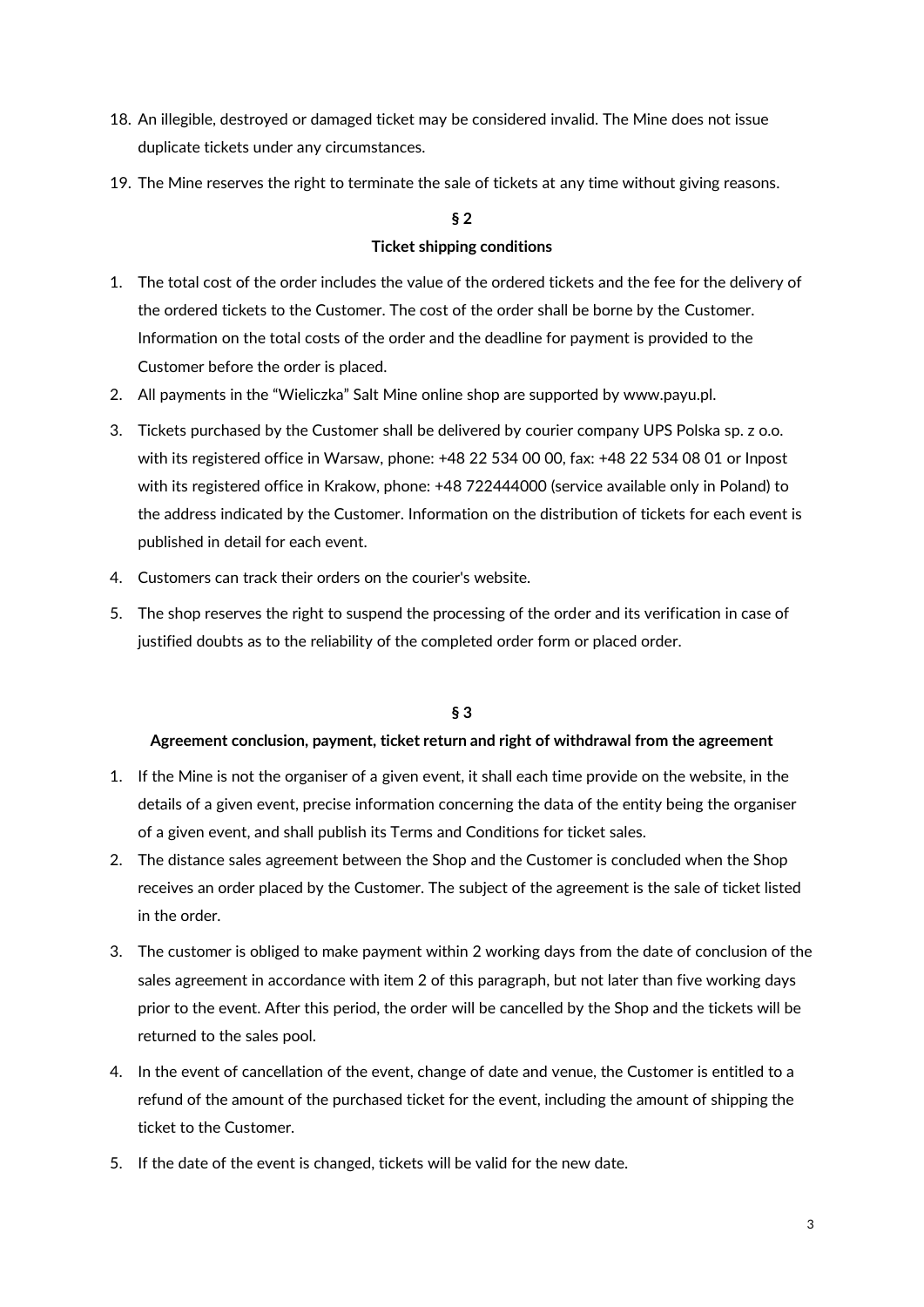6. Please be informed that pursuant to Article 38.12 of the Act of 30 May 2014 on Consumer Rights (Journal of Laws [Dz.U.] of 24 June 2014, item 827), the Customer is not entitled to withdraw from the agreement. In the event of cancellation of the event, claims for reimbursement of tickets should be sent to the Organiser of the event, unless otherwise regulated by a separate agreement. All complaints and motions concerning the cancelled event, as well as its course and implementation should be directed exclusively to the organiser of the event.

#### **§ 4**

#### **Provisions concerning the Mine as the organiser of the event**

- 1. In case of cancellation of the event, change of date and venue by the Mine as the Organiser of an entertainment, sports or cultural event, returns of tickets shall be accepted within 21 days from the date of announcement of cancellation of the event, only with proof of purchase (invoice). Tickets together with proof of purchase should be sent back to the address of the Mine indicated in § 1.1 of the Terms and Conditions with the annotation "e-Shop". The Client is obliged to provide the account number to which the money is to be refunded and the data necessary to make the transfer. Please be informed that in cases justifying a refund of ticket purchase costs, the price shown on the ticket will be refunded together with the amount of the ticket sent to the customer. The refund of the ticket purchase price will be made by bank transfer within 14 working days from the date of receipt of all data referred to in this item.
- 2. Any complaints concerning the purchased tickets, in particular inconsistencies between the places indicated on the ticket, shall be considered within 14 days from the date of the event, but after prior notification to the Mine or audience/event service during the event and written confirmation by the Mine of the legitimacy of the complaint in the form of an appropriate note on the ticket.

#### **§ 5**

#### **Final Provisions**

1. Personal data of customers will be processed in accordance with the requirements of the applicable law, in particular the provisions of Regulation (EU) 2016/679 of the European Parliament and of the Council of 27 April 2016 on the protection of natural persons with regard to the processing of personal data and on the free movement of such data, and repealing Directive 95/46/EC (General Data Protection Regulation or "GDPR"). Detailed information on the processing of personal data is contained in the Information Clause below the Terms and Conditions. The registration form contains data enabling the identification of the user, i.e. personal data and contact details. However, it is obligatory to fill in only some parts of it, containing data required for the conclusion of transactions under civil law and concerning the sale agreement. Every Consumer who has filled in the registration form has the permanent ability to access the data in order to verify, modify or delete it. The shop does not transfer, resell or share the collected personal data of its customers to other persons or institutions.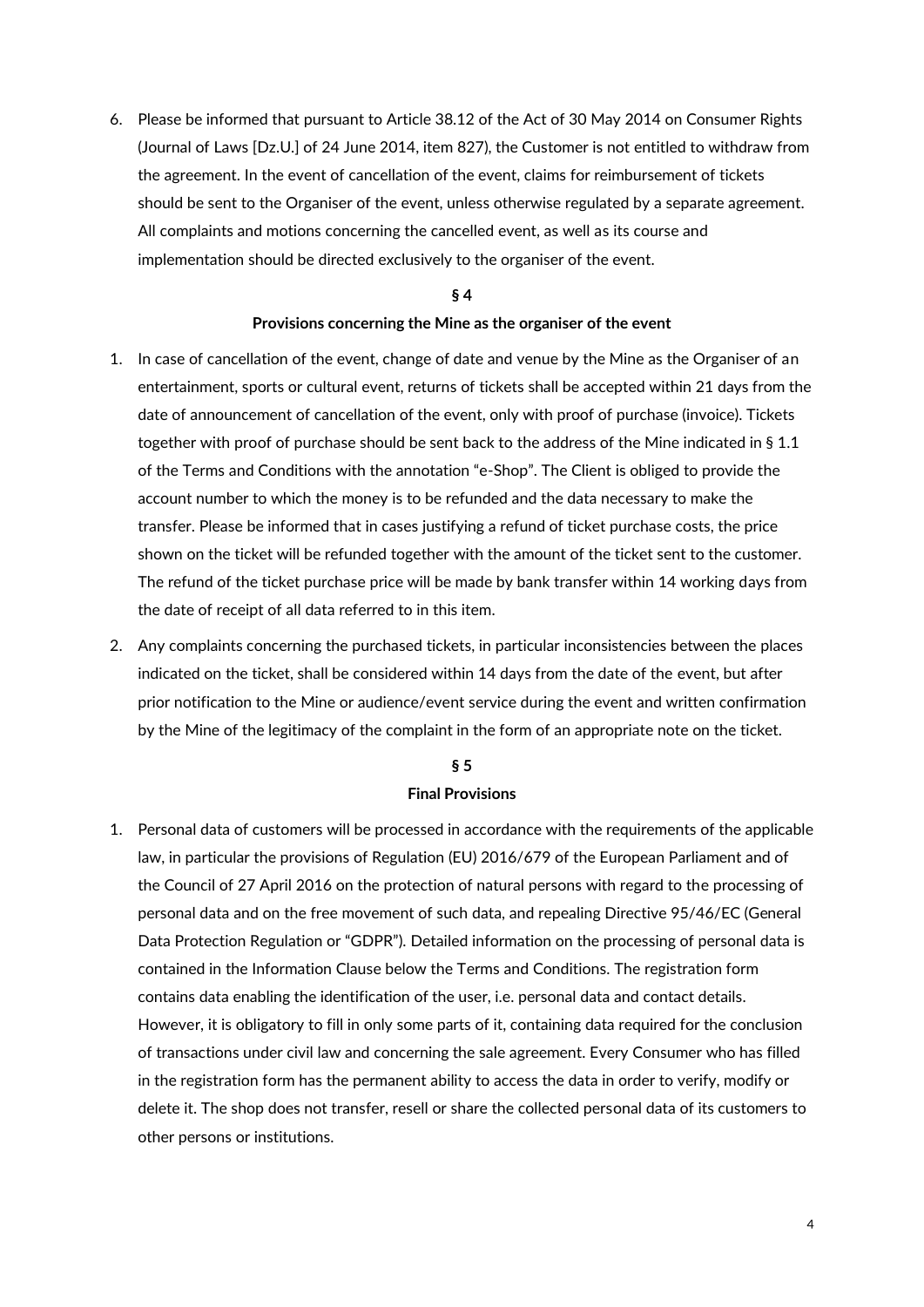- 2. The rights and obligations of the parties resulting from the concluded agreement are regulated in the Act of 30 May 2014 on Customer Rights (Journal of Laws [Dz.U.] of 24 June 2014, item 827) and the Act of 23 April 1964 Civil Code (Journal of Laws [Dz.U.] 2014.121 as amended).
- 3. The agreement of sale of tickets is concluded in accordance with the Polish law and in the Polish language.
- 4. All disputes arising from the sales agreement shall be considered by the competent court in the place of jurisdiction according to the general jurisdiction.
- 5. In the event of any errors or mistakes in the information published by the Shop, please send the information about the detected irregularities to the e-mail address: sklep@kopalnia.pl
- 6. The Terms and Conditions enter into force on 05.06.2022.

# **Information clause**

- 1. Kopalnia Soli "Wieliczka" Turystyka Sp. z o.o., Park Kingi 10, 32-020 Wieliczka is the controller of your personal data (hereinafter "the Controller").
- 2. Compliance with data protection rules is supervised by a Data Protection Officer appointed by the Controller, who may be contacted by e-mail: *iod@kopalnia.pl.*
- 3. Personal data will be processed for the following purposes and on the basis of the following legal grounds:

| Purpose of data processing                                                                                                                                                                                                                                    | Legal basis for data processing                                                                                                                                                                       |
|---------------------------------------------------------------------------------------------------------------------------------------------------------------------------------------------------------------------------------------------------------------|-------------------------------------------------------------------------------------------------------------------------------------------------------------------------------------------------------|
| Acceptance and processing of orders in the onlinearticle $6(1)(b)$ GDPR (performance of an<br>shop                                                                                                                                                            | agreement to which the data subject is party or<br>in order to take steps at the request of the data<br>subject prior to entering into an agreement),                                                 |
| Handling of the complaint process                                                                                                                                                                                                                             | $\alpha$ article 6(1)(b) GDPR (performance of a contract<br>to which the data subject is party or in order to<br>take steps at the request of the data subject<br>prior to entering into a contract), |
| Compliance with the obligations arising from the article $6(1)(c)$ GDPR (legal obligation) - the<br>law concerning the issue and retention of Accounting Actandtax law regulations<br>accounting documents (invoices, receipts)                               |                                                                                                                                                                                                       |
| Entering in the newsletter database and sendingarticle 6(1)(f) GDPR (legitimate interest - direct<br>promotional and advertising materials, as well as marketing of products and services).<br>conducting analyses and statistics of marketing<br>activities. |                                                                                                                                                                                                       |
| Monitoring and analysis of shopping activity in<br>the <b>online shop</b> , including providing information                                                                                                                                                   |                                                                                                                                                                                                       |